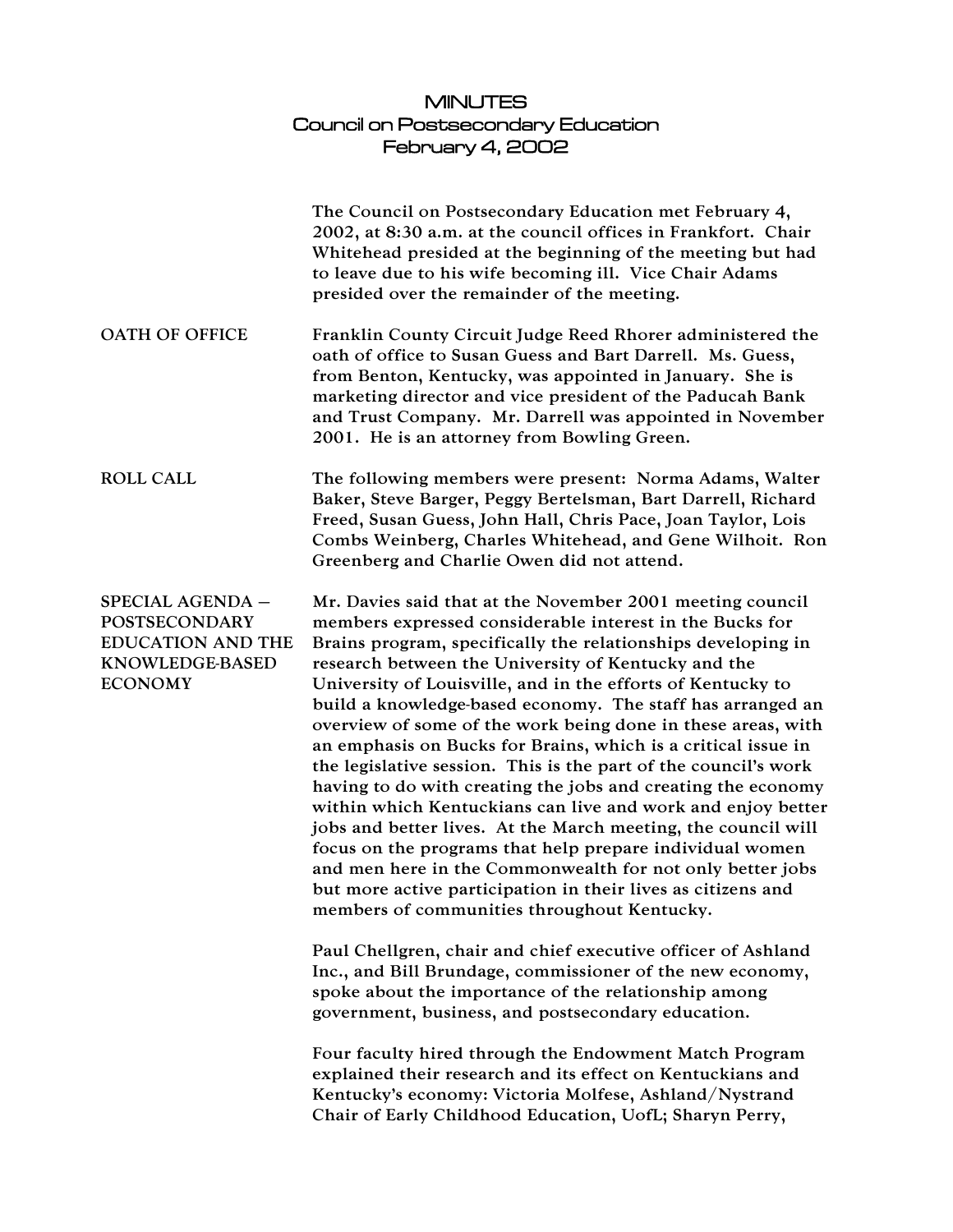|                                                   | Professor of Plant Molecular Biology, UK; Brad Anderson,<br>Kostenbauder Professor in Pharmaceutical Sciences, UK; and<br>Mark Rothstein, Boehl Professor of Law and Medicine, UofL.                                                                                                                                                                                                                                                                                                                                                                                                                                                                                                                                                                                                                                                                                                                                                                                    |
|---------------------------------------------------|-------------------------------------------------------------------------------------------------------------------------------------------------------------------------------------------------------------------------------------------------------------------------------------------------------------------------------------------------------------------------------------------------------------------------------------------------------------------------------------------------------------------------------------------------------------------------------------------------------------------------------------------------------------------------------------------------------------------------------------------------------------------------------------------------------------------------------------------------------------------------------------------------------------------------------------------------------------------------|
|                                                   | Presidents Lee Todd and John Shumaker concluded the<br>special agenda with remarks about ways in which they are<br>working together to maximize the results of the state's<br>investment in research capacity.                                                                                                                                                                                                                                                                                                                                                                                                                                                                                                                                                                                                                                                                                                                                                          |
| <b>APPROVAL OF</b><br><b>MINUTES</b>              | The minutes of the November 5 council meeting and the<br>October 31 executive committee meeting were approved as<br>distributed.                                                                                                                                                                                                                                                                                                                                                                                                                                                                                                                                                                                                                                                                                                                                                                                                                                        |
| <b>COMMISSIONER OF</b><br><b>EDUCATION REPORT</b> | Gene Wilhoit gave a report of the activities of the Kentucky<br>Department of Education. The department recently received<br>positive results from national surveys of education and was<br>recognized for its accountability system and curriculum<br>design. From within the state and outside, Kentucky is being<br>recognized for the good, steady work of the past ten years.<br>Mr. Wilhoit said that for the first time since KERA was<br>passed, the system is dealing with how to sustain this effort<br>in times of economic stress by adjusting budgets and cutting<br>back in some areas. The department will struggle as every<br>other segment in government is struggling. He said that the<br>work with the P-16 council is extremely positive and some<br>ground-level results can be seen from those activities. He is<br>meeting regularly with the university deans of education<br>about coordination between P-12 and postsecondary<br>education. |
| <b>LEGISLATIVE</b><br><b>UPDATE</b>               | At the time of this meeting, over 900 pieces of legislation had<br>been filed before the General Assembly, most of which do not<br>directly affect postsecondary education. The staff will<br>continue to send the weekly update to the council members<br>throughout the session.                                                                                                                                                                                                                                                                                                                                                                                                                                                                                                                                                                                                                                                                                      |
|                                                   | Mr. Davies said that the staff meets weekly with the<br>legislative liaisons of the universities and the KCTCS. Staff<br>also is working closely with legislative liaisons of the<br>Kentucky Higher Education Assistance Authority, the<br>Department of Education, and the Association of<br>Independent Kentucky Colleges and Universities.                                                                                                                                                                                                                                                                                                                                                                                                                                                                                                                                                                                                                          |
| <b>BUDGET UPDATE</b>                              | Angie Martin of the council staff said that the Governor's<br>budget request has been filed. The council approved a<br>recommendation for about \$172 million in additional funds.<br>The Governor's recommendation includes about \$39 million<br>for KEES, \$13 million in debt service for the "Bucks for<br>Brains" program (\$120 million bond issuance), and \$24<br>million for the enrollment growth and retention program.<br>The Governor's office will file technical amendments, and                                                                                                                                                                                                                                                                                                                                                                                                                                                                        |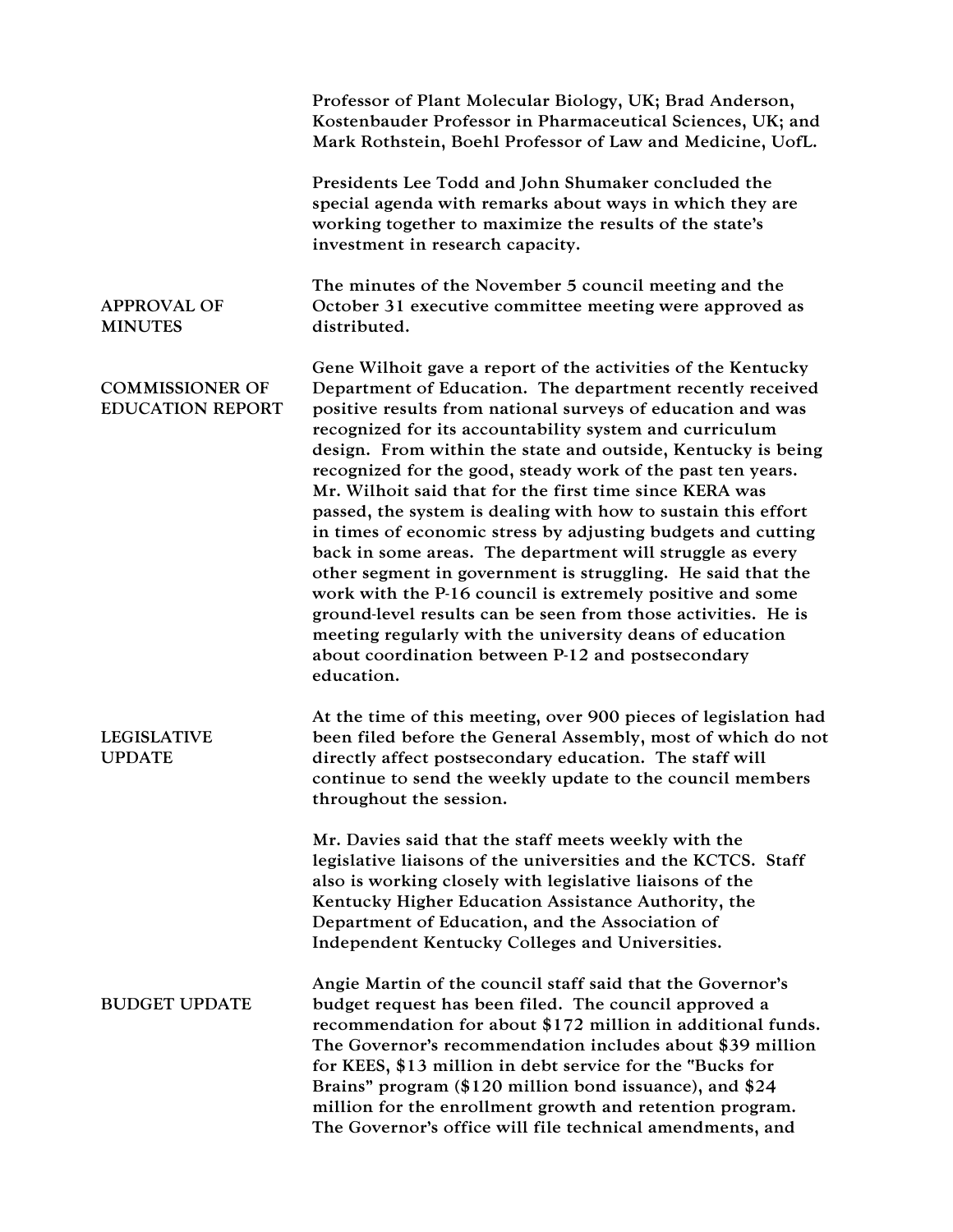|                                                                              | this information will be sent to the council members.                                                                                                                                                                                                                                                                                                                                                                                                                                                                                                                                                                                                                                                                                                                                                                                                                             |
|------------------------------------------------------------------------------|-----------------------------------------------------------------------------------------------------------------------------------------------------------------------------------------------------------------------------------------------------------------------------------------------------------------------------------------------------------------------------------------------------------------------------------------------------------------------------------------------------------------------------------------------------------------------------------------------------------------------------------------------------------------------------------------------------------------------------------------------------------------------------------------------------------------------------------------------------------------------------------|
| <b>DEGREE PROGRAM</b><br><b>ELIGIBILITY FOR</b><br><b>CALENDAR YEAR 2002</b> | The staff analyzed the enrollment and hiring data submitted<br>by the institutions to assess their progress in meeting the<br>goals of The 1997-2002 Kentucky Plan for Equal<br>Opportunities. These data are used to determine eligibility of<br>institutions to start new programs in the coming year.<br>Sherron Jackson of the council staff reported that seven of<br>the universities are automatically eligible to propose new<br>degree programs in the 2002 calendar year. One university,<br>Murray State University, is ineligible because it received a<br>waiver in calendar year 2001. Among the community<br>colleges, seven of the 13, along with Lexington Community<br>College, are automatically eligible to propose new degree<br>programs. Of the 15 technical colleges, two institutions -<br>Bowling Green and Jefferson – qualified for automatic status. |
| 1997-2000 KY PLAN<br><b>AND OCR</b><br><b>PARTNERSHIP</b><br><b>STATUS</b>   | Mr. Jackson said that the Commonwealth continues to make<br>significant progress in implementing the commitments of the<br>partnership agreement with the U.S. Office for Civil Rights.<br>A summary of the third report is included in the agenda<br>book.                                                                                                                                                                                                                                                                                                                                                                                                                                                                                                                                                                                                                       |
| <b>MOSU MASTER OF</b><br><b>ARTS IN TEACHING</b>                             | RECOMMENDATION: The staff recommends that the council<br>approve the Master of Arts in Teaching proposal by Morehead<br>State University. The program would be registered in CIP<br>13.0101 (Education, General).                                                                                                                                                                                                                                                                                                                                                                                                                                                                                                                                                                                                                                                                 |
|                                                                              | MOTION: Ms. Bertelsman moved that the recommendation<br>be approved. Mr. Freed seconded the motion.                                                                                                                                                                                                                                                                                                                                                                                                                                                                                                                                                                                                                                                                                                                                                                               |
|                                                                              | Morehead's is the third master of arts in teaching degree.<br>These are being proposed to respond to the need to provide<br>alternative routes for certification of teachers, to attract<br>people with different majors already in the profession, and in<br>some cases to bring former teachers back to the classroom.                                                                                                                                                                                                                                                                                                                                                                                                                                                                                                                                                          |
|                                                                              | Mr. Barger said he wants to see more evidence and<br>commitment to collaboration and cooperation among the<br>institutions, when possible, in the development of these<br>degree programs.                                                                                                                                                                                                                                                                                                                                                                                                                                                                                                                                                                                                                                                                                        |
|                                                                              | Mr. Davies encouraged the council members to attend the<br>March 25 meeting of the Chief Academic Officers to hear<br>from institutional representatives about what collaboration<br>can mean and why collaboration, in some cases, can be                                                                                                                                                                                                                                                                                                                                                                                                                                                                                                                                                                                                                                        |
|                                                                              | impractical and enormously expensive from their<br>perspective.                                                                                                                                                                                                                                                                                                                                                                                                                                                                                                                                                                                                                                                                                                                                                                                                                   |
|                                                                              | VOTE: The motion passed.                                                                                                                                                                                                                                                                                                                                                                                                                                                                                                                                                                                                                                                                                                                                                                                                                                                          |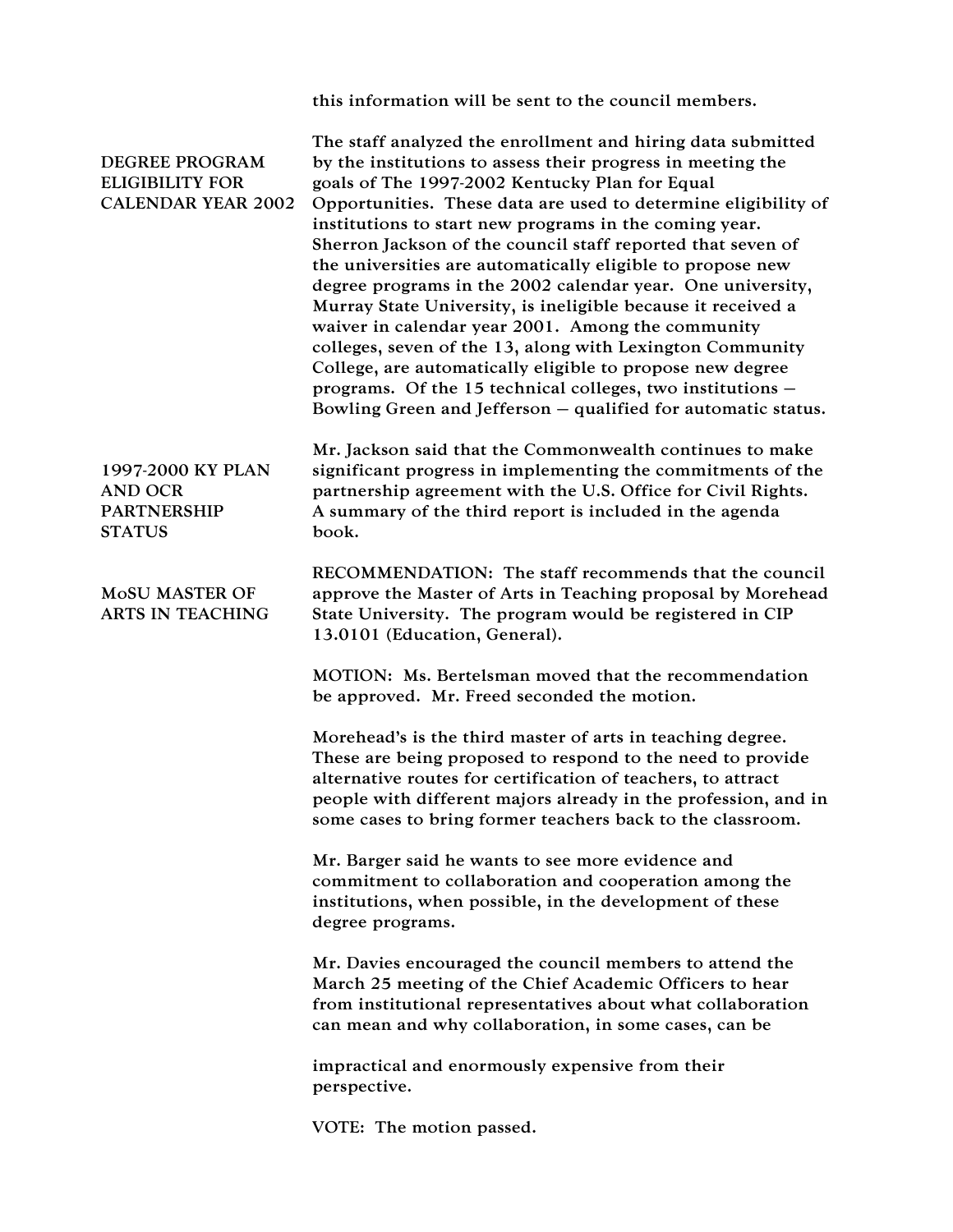| <b>MOSU BA IN SPORT</b><br><b>ADMINISTRATION</b>              | RECOMMENDATION: The staff recommends that the council<br>approve the Bachelor of Arts in Sport and Fitness<br>Administration/Management (CIP 31.0504) proposed by<br>Morehead State University.                                                                                                                                                                                                                                                                                                                                                                                                                                                                                                                                                                                                                                                                                                                                                                               |
|---------------------------------------------------------------|-------------------------------------------------------------------------------------------------------------------------------------------------------------------------------------------------------------------------------------------------------------------------------------------------------------------------------------------------------------------------------------------------------------------------------------------------------------------------------------------------------------------------------------------------------------------------------------------------------------------------------------------------------------------------------------------------------------------------------------------------------------------------------------------------------------------------------------------------------------------------------------------------------------------------------------------------------------------------------|
|                                                               | MOTION: Ms. Weinberg moved that the recommendation be<br>approved. Mr. Barger seconded the motion.                                                                                                                                                                                                                                                                                                                                                                                                                                                                                                                                                                                                                                                                                                                                                                                                                                                                            |
|                                                               | Mr. Applegate said that this program would replace one<br>eliminated during the council's last program productivity<br>review. It is designed to meet employer needs more<br>adequately and to attract more students. It differs from the<br>program at the University of Louisville and offers more<br>emphasis on business administration. Northern Kentucky<br>University is developing a program as well.                                                                                                                                                                                                                                                                                                                                                                                                                                                                                                                                                                 |
|                                                               | Mr. Barger again stressed the need for collaboration among<br>the institutions before developing new programs.                                                                                                                                                                                                                                                                                                                                                                                                                                                                                                                                                                                                                                                                                                                                                                                                                                                                |
|                                                               | VOTE: The motion passed.                                                                                                                                                                                                                                                                                                                                                                                                                                                                                                                                                                                                                                                                                                                                                                                                                                                                                                                                                      |
| <b>ENDOWMENT</b><br><b>MATCH PROGRAM</b><br><b>GUIDELINES</b> | RECOMMENDATION: The council's Endowment Match<br>Guidelines Review Subcommittee recommends that the<br>council approve the guidelines for the Endowment Match<br>Program, effective July 1, 2002.                                                                                                                                                                                                                                                                                                                                                                                                                                                                                                                                                                                                                                                                                                                                                                             |
|                                                               | MOTION: Mr. Freed moved that the recommendation be<br>approved. Mr. Barger seconded the motion.                                                                                                                                                                                                                                                                                                                                                                                                                                                                                                                                                                                                                                                                                                                                                                                                                                                                               |
|                                                               | A council committee of Mr. Greenberg (chair), Ms.<br>Bertelsman, Mr. Baker, and Mr. Barger has considered these<br>guidelines for several months. The guidelines would cover<br>the endowment match program that the Governor has<br>proposed in his 2002-04 budget. The guidelines more clearly<br>define the responsibilities of the university boards of trustees<br>and regents. They increase the percentage of funds that<br>should be dedicated to the knowledge-based economy and<br>research related to it from 60 to 70 percent. The institutions<br>worked with the subcommittee and support the guidelines.<br>The subcommittee asked the institutions to develop a<br>common set of procedures to be followed by all institutions<br>for accepting donations, gifts, and pledges. The staff is<br>recommending the procedure adopted by the University of<br>Kentucky. President Todd shared this<br>information with the other presidents and they all agree to |
|                                                               | these procedures.                                                                                                                                                                                                                                                                                                                                                                                                                                                                                                                                                                                                                                                                                                                                                                                                                                                                                                                                                             |
|                                                               | Mr. Barger said that the committee had extensive discussions<br>with the presidents as to why provisions for donor                                                                                                                                                                                                                                                                                                                                                                                                                                                                                                                                                                                                                                                                                                                                                                                                                                                            |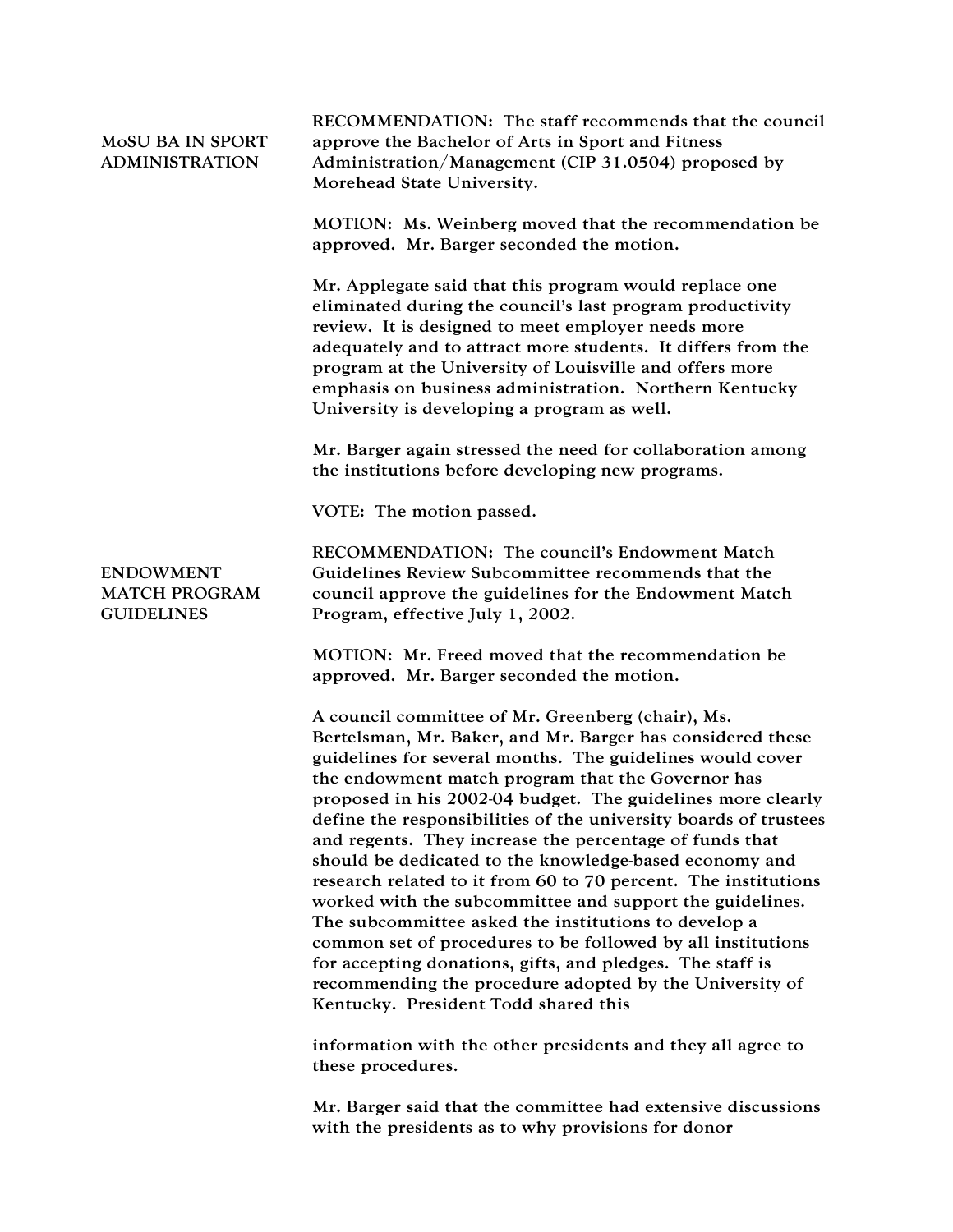|                                                                                        | confidentiality should be preserved. These procedures and<br>guidelines address these concerns and ensure that the<br>trustees and the regents are aware of and do approve the<br>contributions, donations, and endowments. The institutions<br>will provide periodic reports to the council.                                                                                                                                                                                                     |
|----------------------------------------------------------------------------------------|---------------------------------------------------------------------------------------------------------------------------------------------------------------------------------------------------------------------------------------------------------------------------------------------------------------------------------------------------------------------------------------------------------------------------------------------------------------------------------------------------|
| <b>KEY INDICATORS</b><br><b>OF PROGRESS</b>                                            | VOTE: The motion passed.                                                                                                                                                                                                                                                                                                                                                                                                                                                                          |
|                                                                                        | RECOMMENDATION: The staff recommends that the council<br>approve goals for undergraduate student experience, civic<br>engagement, and research and development.                                                                                                                                                                                                                                                                                                                                   |
|                                                                                        | MOTION: Ms. Bertelsman moved that the recommendation<br>be approved. Mr. Barger seconded the motion.                                                                                                                                                                                                                                                                                                                                                                                              |
|                                                                                        | Sue Hodges Moore said that these are indicators of progress<br>under Questions 4 and 5. The Question 4 indicators are<br>derived from a national survey of student experiences as<br>undergraduates to assess student experience in Kentucky's<br>public universities. The findings of the survey of<br>undergraduate alumni and the status of Kentucky graduates<br>five years after graduation was presented for discussion.<br>Goals for these indicators will be established at a later date. |
|                                                                                        | VOTE: The motion passed.                                                                                                                                                                                                                                                                                                                                                                                                                                                                          |
| <b>UK NUTTER</b><br><b>FIELDHOUSE</b><br><b>REPLACEMENT OF</b><br><b>RUNNING TRACK</b> | RECOMMENDATION: The staff recommends that the council<br>approve the University of Kentucky's request to replace the<br>Nutter Fieldhouse running track with \$435,000 of athletic<br>association capital funds and private funds.                                                                                                                                                                                                                                                                |
|                                                                                        | MOTION: Ms. Bertelsman moved that the recommendation<br>be approved. Ms. Weinberg seconded the motion.                                                                                                                                                                                                                                                                                                                                                                                            |
|                                                                                        | VOTE: The motion passed.                                                                                                                                                                                                                                                                                                                                                                                                                                                                          |
| WKU E. A. DIDDLE<br><b>ARENA</b><br><b>MEMORANDUM</b><br>OF AGREEMENT                  | RECOMMENDATION: The staff recommends that the council<br>approve the memorandum of agreement among Western<br>Kentucky University, the Hilltopper Athletic Foundation,<br>Inc., and the City of Bowling Green, Kentucky, to finance the<br>renovation of the E. A. Diddle Arena and related athletic<br>facilities on the WKU campus with \$32,500,000 of general<br>obligation bonds issued by the City of Bowling Green,<br>Kentucky.                                                           |
|                                                                                        | MOTION: Mr. Barger moved that the recommendation be<br>approved. Mr. Freed seconded the motion.                                                                                                                                                                                                                                                                                                                                                                                                   |
|                                                                                        | A council committee of Mr. Owen (chair), Mr. Baker, and Mr.<br>Barger has reviewed various approaches to this renovation<br>over the past eight months. The committee has reviewed                                                                                                                                                                                                                                                                                                                |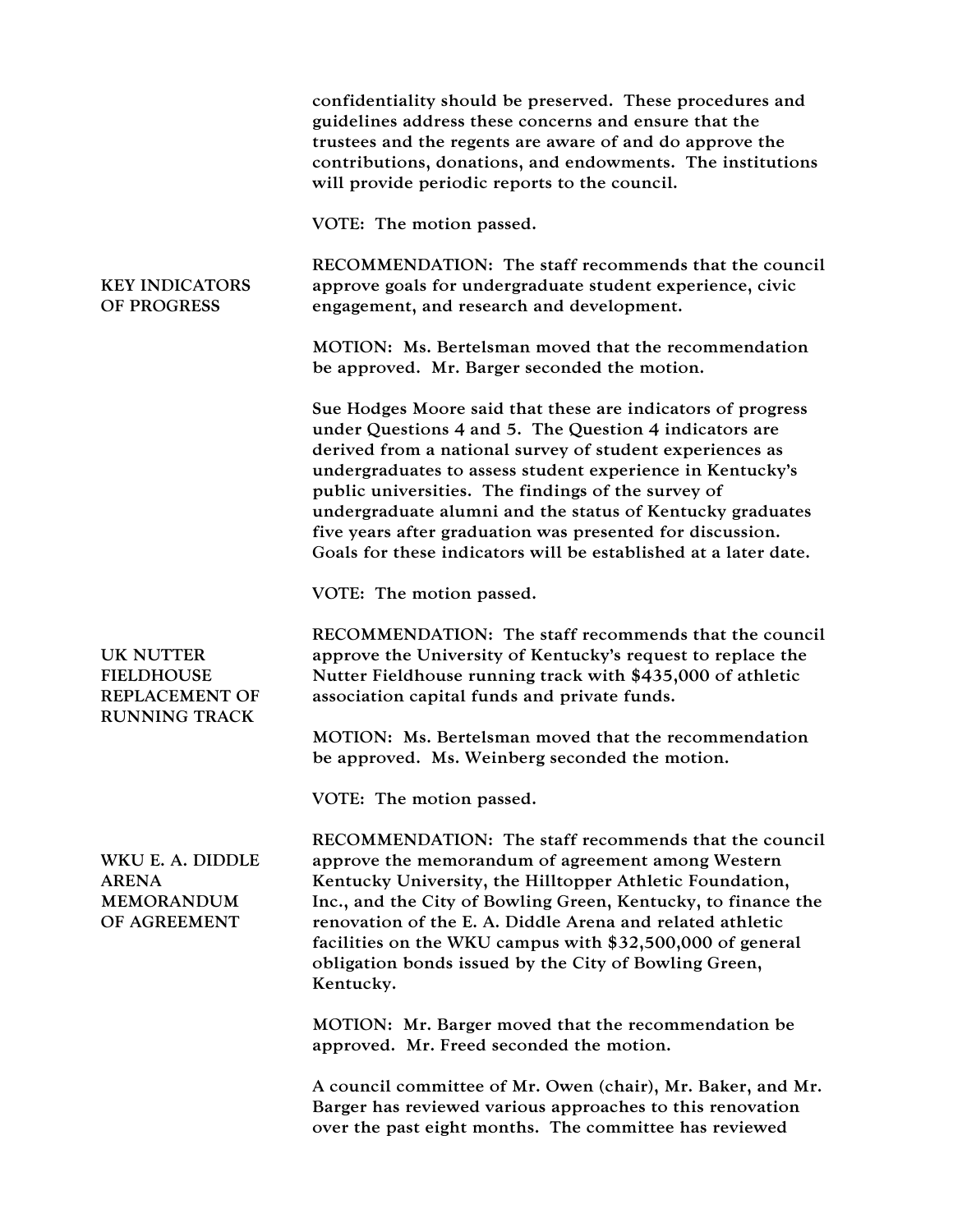|                                                                | Senate Bill 54, which sets out the most recent and probably<br>final approach. Under the memorandum of agreement<br>between WKU and the City of Bowling Green, the city<br>provides financing for the renovation and the university pays<br>for it through a student athletic fee and various revenues<br>derived from use of the new arena. Ownership of Diddle<br>Arena remains with WKU. The council will receive quarterly<br>progress reports.                                                                                                                                                                                                  |
|----------------------------------------------------------------|------------------------------------------------------------------------------------------------------------------------------------------------------------------------------------------------------------------------------------------------------------------------------------------------------------------------------------------------------------------------------------------------------------------------------------------------------------------------------------------------------------------------------------------------------------------------------------------------------------------------------------------------------|
| <b>COUNCIL CONFLICT</b><br>OF INTEREST POLICY                  | VOTE: The motion passed with Mr. Darrell abstaining.                                                                                                                                                                                                                                                                                                                                                                                                                                                                                                                                                                                                 |
|                                                                | RECOMMENDATION: The staff recommends that the council<br>approve the Council Conflict of Interest Policy.                                                                                                                                                                                                                                                                                                                                                                                                                                                                                                                                            |
|                                                                | The audit firm of Potter & Company recommended that the<br>council establish a conflict of interest policy and disseminate<br>that policy to the council members and employees. Until<br>now, the council operated under the state's policy but the<br>auditors felt that the council should establish its own.                                                                                                                                                                                                                                                                                                                                      |
|                                                                | After discussion, the council members requested that this be<br>reconsidered at the March council meeting. Council<br>members should give suggested changes to the council staff.                                                                                                                                                                                                                                                                                                                                                                                                                                                                    |
| <b>RESOLUTIONS FOR</b><br><b>LEGG AND</b><br><b>MENENDEZ</b>   | MOTION: Mr. Baker moved that the council approve<br>resolutions honoring Hilda Legg and Shirley Menendez for<br>their service as members. Mr. Barger seconded the motion.                                                                                                                                                                                                                                                                                                                                                                                                                                                                            |
|                                                                | VOTE: The motion passed.                                                                                                                                                                                                                                                                                                                                                                                                                                                                                                                                                                                                                             |
| <b>INTEL ISEF</b>                                              | Mr. Davies announced that Jennifer Marsh is working with<br>the Intel International Science and Engineering Fair, which<br>returns to Kentucky May 12-18 for its 53 <sup>rd</sup> annual high school<br>student math, science, and engineering competition. This is a<br>world-class event where 1,200 national and international<br>student finalists compete for prizes and scholarships. All of<br>the public institutions and seven of the independent<br>institutions are providing scholarships, totaling \$1,196,000.<br>The University of Kentucky is offering for the first time ever<br>in the history of the fair a graduate scholarship. |
| <b>COMMITTEE</b><br><b>ASSIGNMENTS</b><br><b>COUNCIL STAFF</b> | Mr. Whitehead has appointed Richard Freed to the P-16<br>Council and Bart Darrell to the Distance Learning Advisory<br>Committee.                                                                                                                                                                                                                                                                                                                                                                                                                                                                                                                    |
|                                                                | Council staff member Patrick Kelly is leaving the council to<br>take a position with the National Center for Higher<br>Education Management Systems in Boulder, Colorado.                                                                                                                                                                                                                                                                                                                                                                                                                                                                            |
|                                                                | The next meeting is March 25.                                                                                                                                                                                                                                                                                                                                                                                                                                                                                                                                                                                                                        |
| <b>NEXT MEETING</b>                                            | The meeting adjourned at 1:15 p.m.                                                                                                                                                                                                                                                                                                                                                                                                                                                                                                                                                                                                                   |